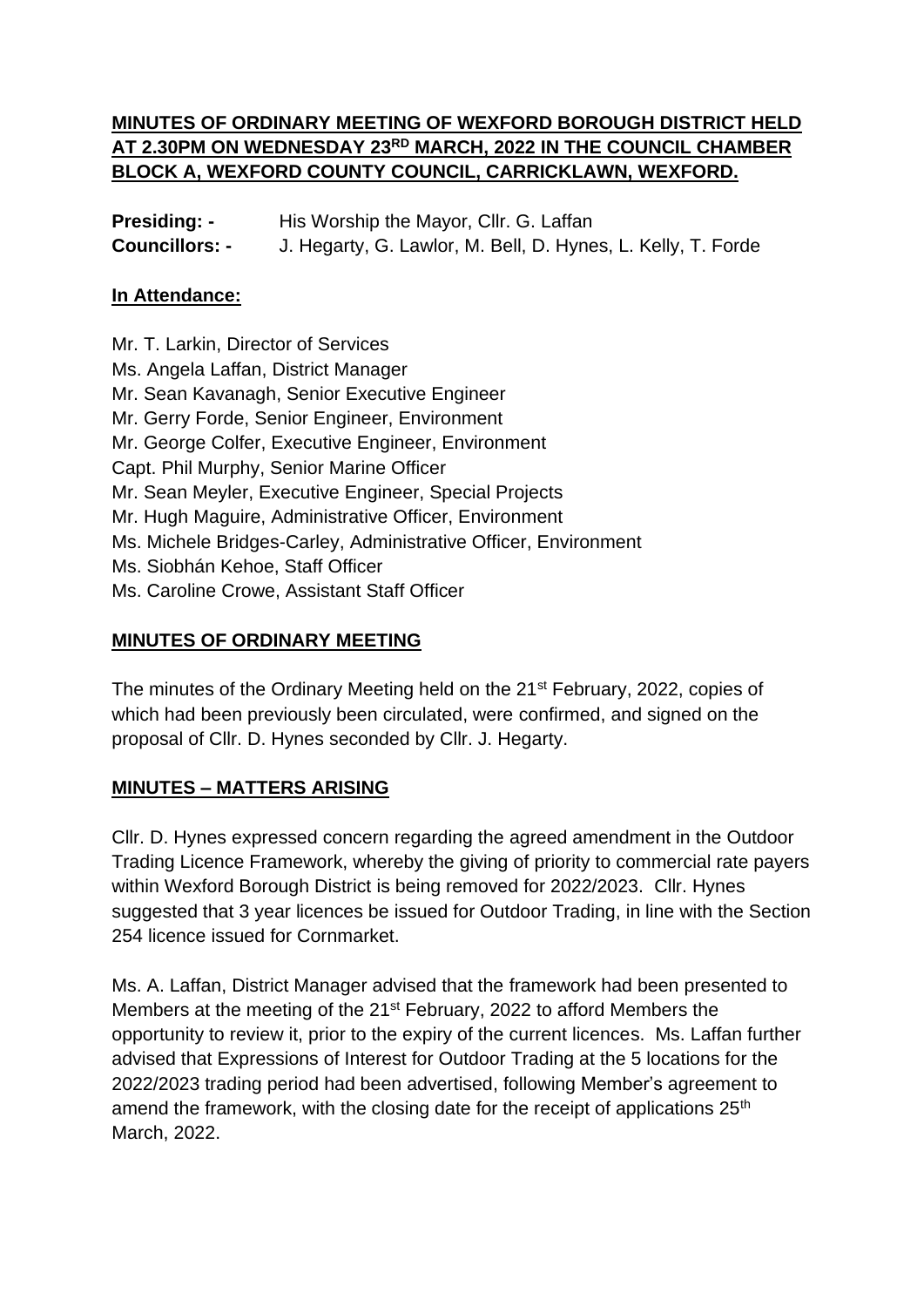Cllr. J. Hegarty asked that the minutes be amended to reflect his request to fill the vacant Adult School Wardens positions at Wexford CBS and St. John of God, The Faythe, before any changes are made to Council policy in relation to the provision of Adult School Wardens. The District Manager noted this request and agreed to amend the Minutes accordingly.

### **MINUTES OF PROTOCOL COMMITTEE MEETING**

The Minutes of the Protocol Meeting held on Monday, 7<sup>th</sup> March, 2022, a copy of which had been circulated to Members, were adopted on the proposal of Cllr. T. Forde seconded by Cllr. M. Bell.

### **MINUTES OF WEXFORD BOROUGH HERITAGE SUB COMMITTEE MEETING**

The minutes of the Wexford Borough Heritage Sub Committee Meeting, held on the 3<sup>rd</sup>, March, 2022, copies of which had been previously circulated, were noted.

In reply to a query from Cllr. L. Kelly, regarding a tender being placed for a coffee dock, for the Westgate Centre, Mr. T. Larkin, Director of Services informed Members that the work on the centre would be completed in phases, due to budgetary constraints. The priority is to return the ground floor to a useable condition to allow access for the Walking Tours and to deter further vandalism of the centre.

Ms. A. Laffan, District Manager added that the Heritage Officer, Ms. C. McLoughlin is fully committed to opening up the centre fully and that the recent funding secured for a heritage led regeneration plan for Wexford Town, will provide leverage for capital funding applications going forward, including the Heritage Centre.

In reply to Cllr. T. Forde regarding the possibility of the historic town graveyards being open to the public for the summer season, Ms. A. Laffan, District Manager advised that this would be looked at as part of the Town Sergeants duties once the current vacant position has been filled.

## **S183 NOTICE – TRANSFER OF LAND TO ST. JOHN'S VOLUNTEERS GAA CLUB**

On the recommendation of Mr. T. Larkin, Director of Services, the attached report in relation to the transfer of an area of land at Pairc Charman to St. John's Volunteers GAA Club for a nominal fee of €1,000 was unanimously approved on the proposal of Cllr. T. Forde seconded by Cllr. J. Hegarty. Mr. Larkin advised that the transfer is subject to planning permission being obtained for the construction of a clubhouse on the site as outlined in preliminary plans submitted to the Council.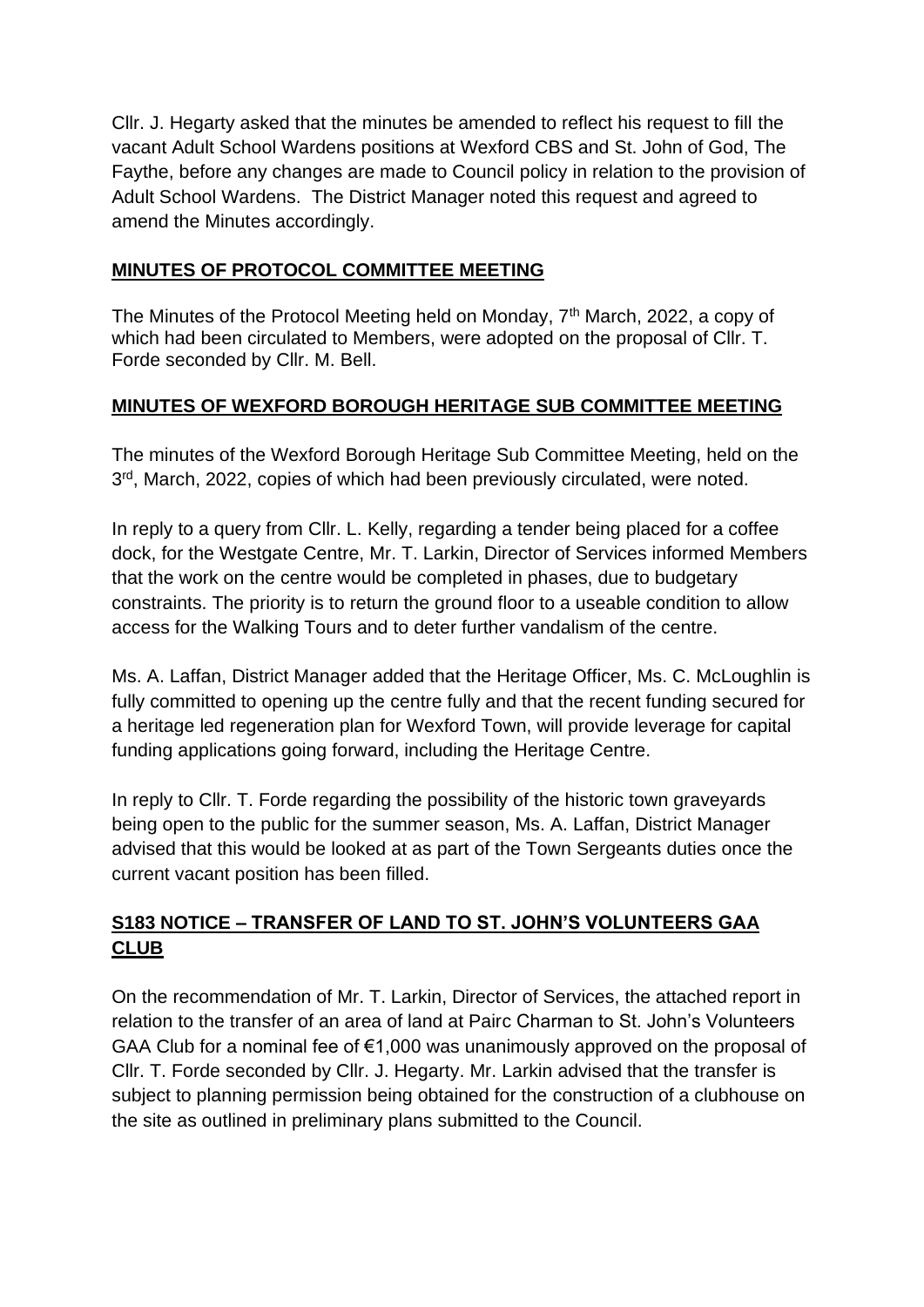## **ENVIRONMENT REPORT**

## **1. WEXFORD BOROUGH DISTRICT – COASTAL EROSION AND FLOODING**

Mr. G. Colfer, Executive Engineer, gave a brief presentation to Members on Coastal Erosion and Flooding within the Wexford Borough District.

The following matters raised by Members were addressed by Mr. Colfer.

- Protection plan for the dunes at Curracloe and the Raven point to prevent damage in the future.
- Results of dunes protection project previously carried out at Curracloe.

Mr. Forde also advised Members that National Parks and Wildlife has been consulted regarding repairs to the wall at the North Slob.

## **2. PROPOSED NEW PUBLIC CONVENIENCE ON WEXFORD QUAYFRONT**

Mr. G. Forde, Senior Engineer, gave a short presentation to Members on the proposed installation of a public convenience at Wexford Quayfront and conveyed apologies on behalf of Mr. Enda Brennan, Executive Engineer for his inability to attend the meeting in this regard.

The following matters raised by Members were addressed by Mr. Forde.

- Aesthetics of the proposed unit
- Concerns re proposed location of the unit on the quayfront so as to minimise impact on this open amenity space.
- Potential use of vacant Failte Ireland building as an alternative facility
- Timeframe for the unit to be installed.

Following further discussion on the matter, His Worship the Mayor, Cllr. G. Laffan requested Mr. Forde to revert to Members with the final detailed plan and location of the unit for approval prior to installation.

# **3. FERRYBANK HARBOUR IMPROVEMENTS AND ANCILLARY FACILITIES**

Capt. P. Murphy, Senior Marine Officer, gave a detailed presentation to Members on proposed Ferrybank Harbour Improvement works and Ancillary Facilities. Capt. Murphy informed Members that consultation with relevant stakeholders, including the fishermen, had commenced and advised that the proposals as outlined will be subject to the planning process and available funding.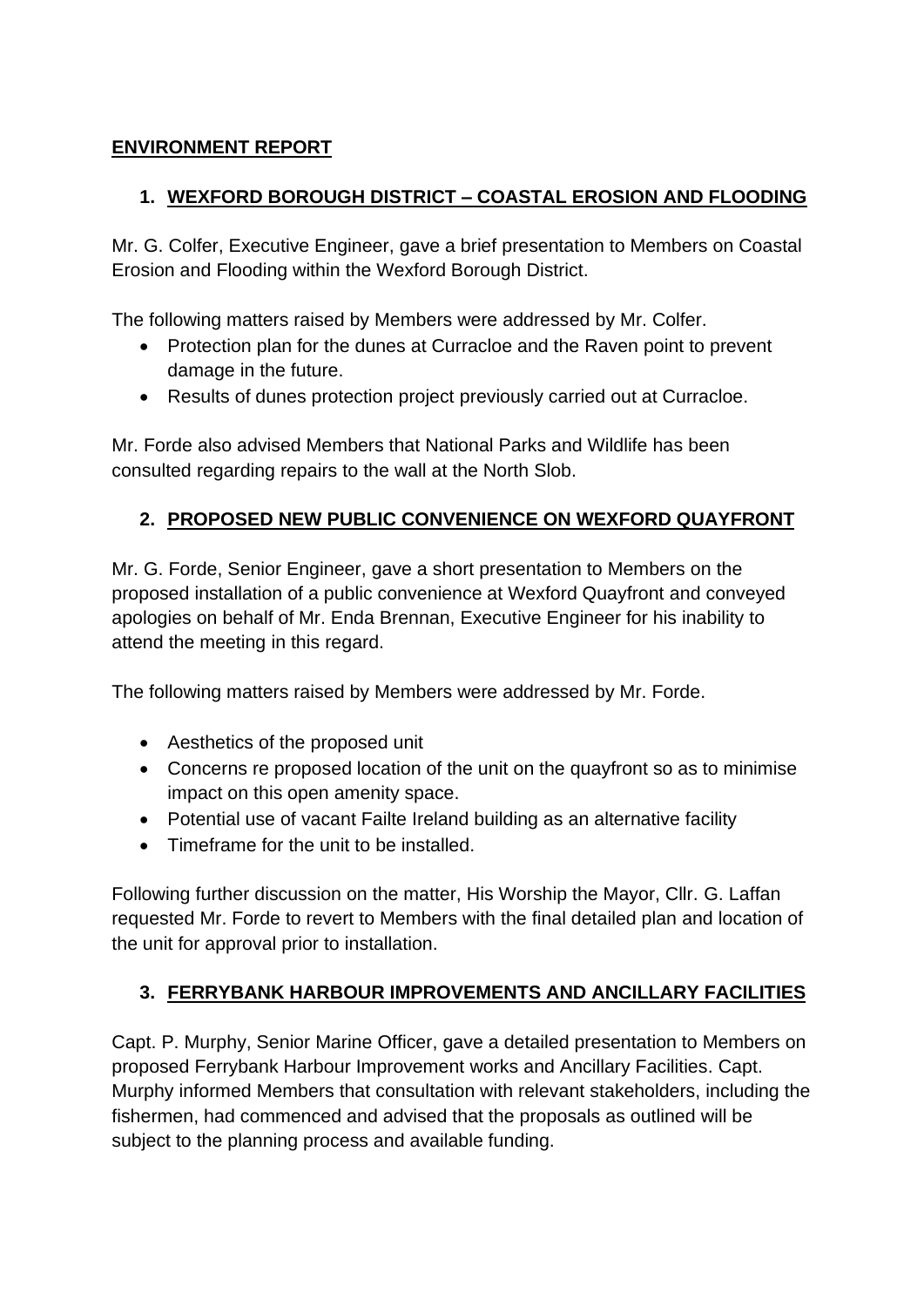Mr. G. Forde, Senior Engineer, commenting on the ambitious Master Plan, advised that the proposed improvement works will benefit the entire area at Ferrybank and are being presented to Members for information and comment.

During discussion, the following matters raised by Members were addressed by Capt. Murphy.

- Designation of area as a bird sanctuary.
- Additional walking loops and viewing areas.
- Extension of tarmac walking area to the swimming pool.
- Replacement of rope barriers with natural rope to improve aesthetics.
- Provision of adequate working areas for fishermen.
- Added amenity value to the area.
- Access to pier for authorised vehicles only.
- Timeframe for the proposed works.

Mr. G. Forde informed Members that an agreement has been reached with National Parks and Wildlife to provide lighting on the existing walkway.

Mr. Forde emphasised to Members that the proposed new barrier which will restrict vehicular access to the pier by the general public is to be installed in the coming weeks and asked Members to be particularly aware of this change in practice. Following installation, access to the working dock area will be limited to 'authorised vehicles only'. Pedestrians will continue to have access to the pier but will be encouraged to use the proposed new walking loops when constructed.

His Worship the Major, Cllr. G. Laffan thanked Mr. Forde, Mr. Colfer and Capt. Murphy, on behalf of Members, for their comprehensive presentations.

# **PART 8 – PROPOSED CAR PARK AT OYSTER LANE / CRESCENT QUAY**

The attached report in relation to a proposed temporary car park at Oyster Lane/Crescent Quay, a copy of which had previously been circulated, was discussed and noted.

The following matters raised by Members were addressed by Mr. S. Meyler, Executive Engineer, Special Projects.

- Consideration of designated bus parking facilities within the site to alleviate school bus congestion at Talbot Green and for tourist bus parking.
- Temporary nature of the car park facilities.
- Retention of boundary wall at Cinema Lane as far as possible.
- Screening for Lochrann House
- Timeframe for redevelopment of the site by the property owner.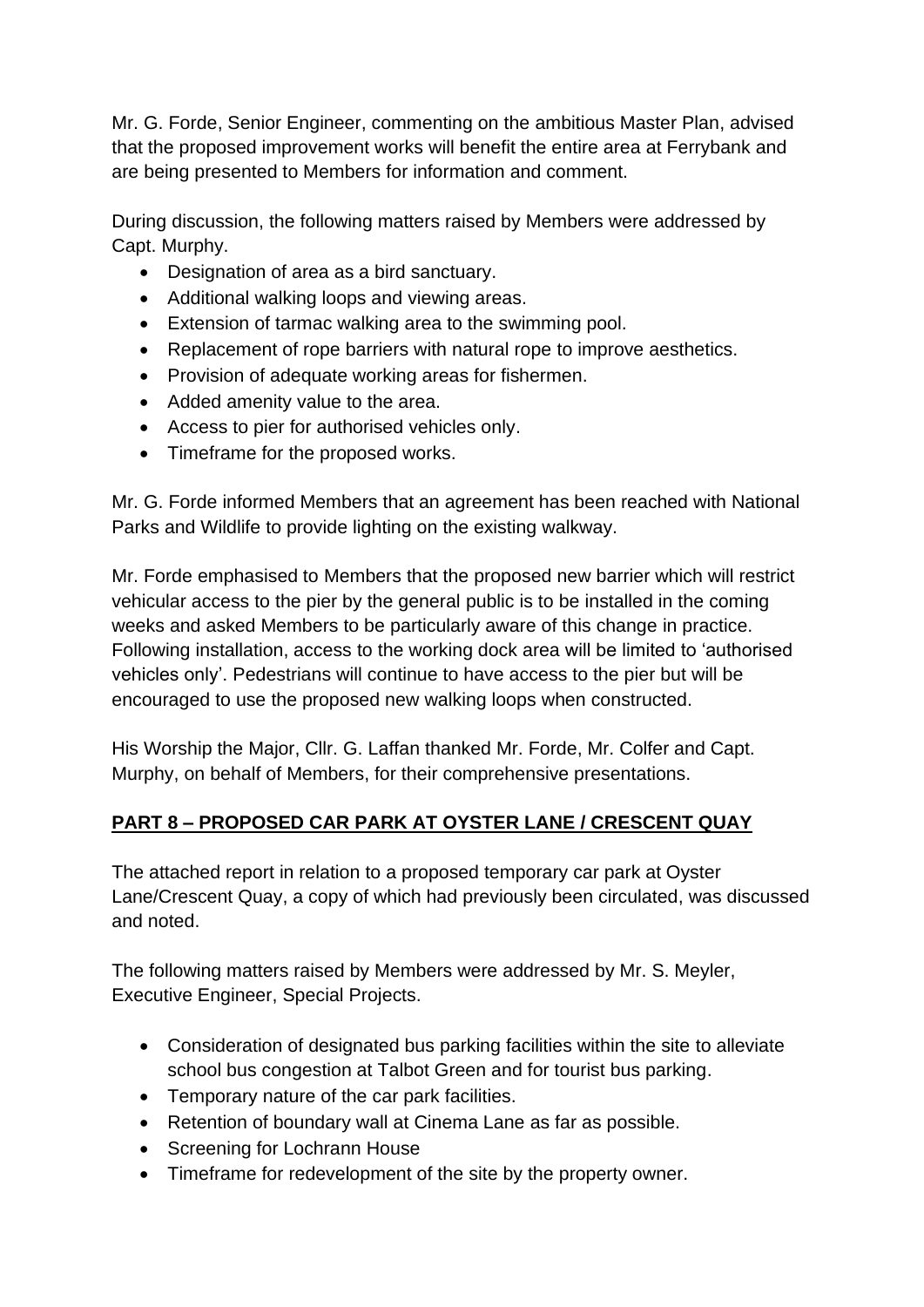Mr. T. Larkin, Director of Services, advised Members that the site is privately owned and has been derelict for a long number of years. He stressed that the preferred use of the site would be a commercial/retail development though this is unlikely to be achieved in the short term. The proposal before Members is designed to address dereliction until such time as the owner is in a position to redevelop the site.

Mr. Larkin confirmed that the car park is expected to be in operation for at least  $3 - 5$ years but the Council will have the option under the agreement to withdraw from the car park solution at any or such time as the owner is in a position to proceed with the development of the site.

In reply to Cllr. J. Hegarty, Mr. Larkin advised that no lease rent is payable under the agreement with the landowner. Wexford County Council will retain 100% of the car parking income for the first 3 years of the agreement, which will allow the Council to recoup some of its investment in the site, following which the income will be split 50/50 between the Council and the developer.

Following lengthy discussion, on the proposal of Cllr. M. Bell seconded by Cllr. T. Forde, it was agreed to adopt the Part 8 proposal for the development the car park.

#### **Suspension of Standing Orders**

It being 4.30p.m., on the proposal of Cllr. G. Lawlor seconded by Cllr. L. Kelly, it was agreed to suspend Standing Orders to allow for the remaining business on the agenda to be concluded.

Cllr. D. Hynes gave his apologies and departed the meeting.

## **THE 'WALLS OF WEXFORD' STREET ART PROJECT**

The attached report, a copy of which had previously been circulated, was discussed and noted.

In response to Cllr. T. Forde's request to be considered for the expert Selection Panel to assess artist submissions, the District Manager suggested that it would be more appropriate for the Mayor to represent Member's interest on the panel. Ms. Laffan confirmed that the Council's Arts Officer together with Cllr. G. Lawlor will also represent the Council on this Panel.

In reply to a suggestion from Cllr. L. Kelly to have a local historian included on the Panel, the District Manager agreed to raise this with the Committee.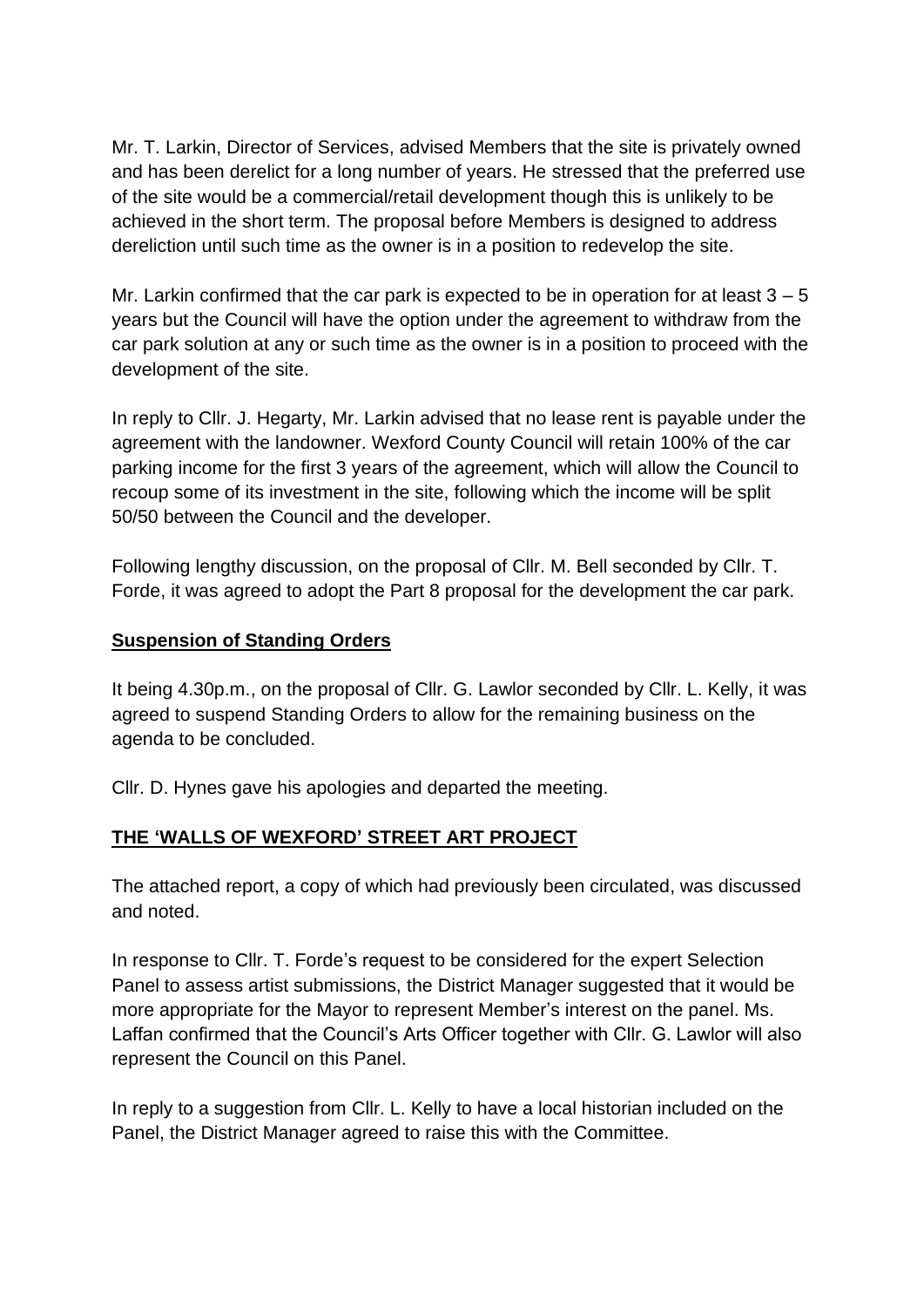Ms. Laffan stated that the number of murals to be completed will be subject to approval of the grant application for LEADER funding. Should the grant application not be approved for funding, Ms. Laffan advised that the project will be scaled back in 2022 in line with available resources.

### **AMENITY, ARTS & RESIDENTS ASSOCIATION GRANT SCHEME 2022**

The attached grant listing of funding allocated to applicants under the Amenity/Arts and Residents Association Grant Scheme 2022, a copy of which had previously been circulated, was unanimously agreed by Members on the recommendation of Cllr. T. Forde seconded by Cllr. J. Hegarty.

### **DERELICT SITES UPDATE**

On the proposal of His Worship the Mayor, Cllr. G. Laffan, Members unanimously agreed to defer this item to the April meeting.

### **2022 ROADS PROGRAMME**

Mr. S. Kavanagh, Senior Executive Engineer, circulated the 2022 Roads Programme to Members for their consideration and approval.

At the request of Cllr. J. Hegarty, Mr. Kavanagh undertook to provide a detailed map of the roads included in the programme.

On the proposal of Cllr. J. Hegarty, seconded by Cllr. M. Bell, the Draft Programme, as presented, was unanimously adopted.

## **REQUEST TO RECEIVE DEPUTATION FROM THE HFC BAND RE DUN MHUIRE**

Ms. A. Laffan, District Manager, informed Members that a request had been received, by email, from the HFC band to attend a meeting to outline to Members their interest in the Dun Mhuire.

Mr. T. Larkin advised that any arrangements in place, legal or otherwise, is a matter between the HFC Band and the Parish Committee and is not a matter for the Council or the elected Members. Mr. Larkin confirmed that contracts for the acquisition of the Dun Mhuire have not yet been signed but it will be a matter for the Parish Committee to transfer clear title to Wexford County Council.

Members agreed with Mr. Larkin's advice and agreed not to receive a deputation from the HFC Band.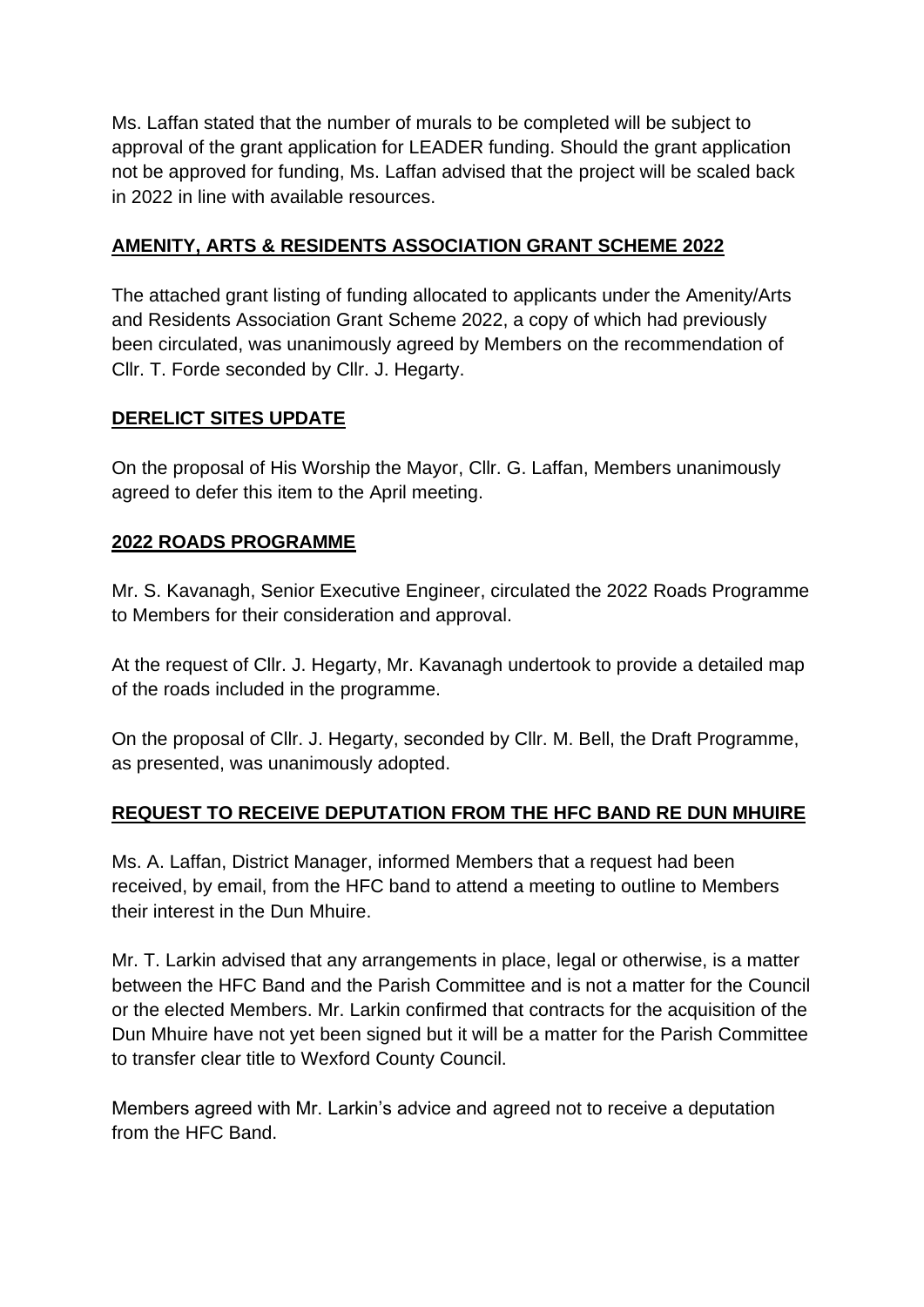## **REPORTS**

### **HOUSING**

The attached report a copy of which had previously been circulated was discussed and noted.

The following matters raised by Members were addressed by Ms. Michele Bridges-Carley.

- Update on the mediation process regarding the allocation of social houses at Airhill, Belvedere Road.
- Clarification on transfer policy and length of tenancy required before applications for a transfer will be considered by the Council.
- Income thresholds for Social Housing Supports.
- Shortage of private rented accommodation.
- Timeframe for the closure of Talbot Green laneway agreed by Members in November, 2021.
- Criteria on Notice to Quit on H.A.P. properties.
- Need for a Programme of Affordable Housing for Wexford District.
- Ongoing delays in progressing allocation of housing scheme at The Ballagh
- Unacceptable delays in replacement of doors and windows in rented housing units.
- Responses to request for Expressions of Interest for the provision of Emergency Accommodation

On the proposal of Cllr. T. Forde it was agreed that the matter of the ongoing delay in the allocation of the vacant housing units at Belvedere Road be included on the agenda for the April Meeting.

## **PLANNING**

The attached report, a copy of which had previously been circulated was discussed and noted.

The following matters raised by Members were addressed by Mr. T. Larkin, Director of Services.

- Staff shortages due to Covid absences and delays in filling vacant positions which is impacting on services.
- Delays in obtaining replies from Senior Planners.

Mr. T. Larkin, Director of Services, acknowledged Member's concerns but advised that the processing of planning applications has to be given first priority at this time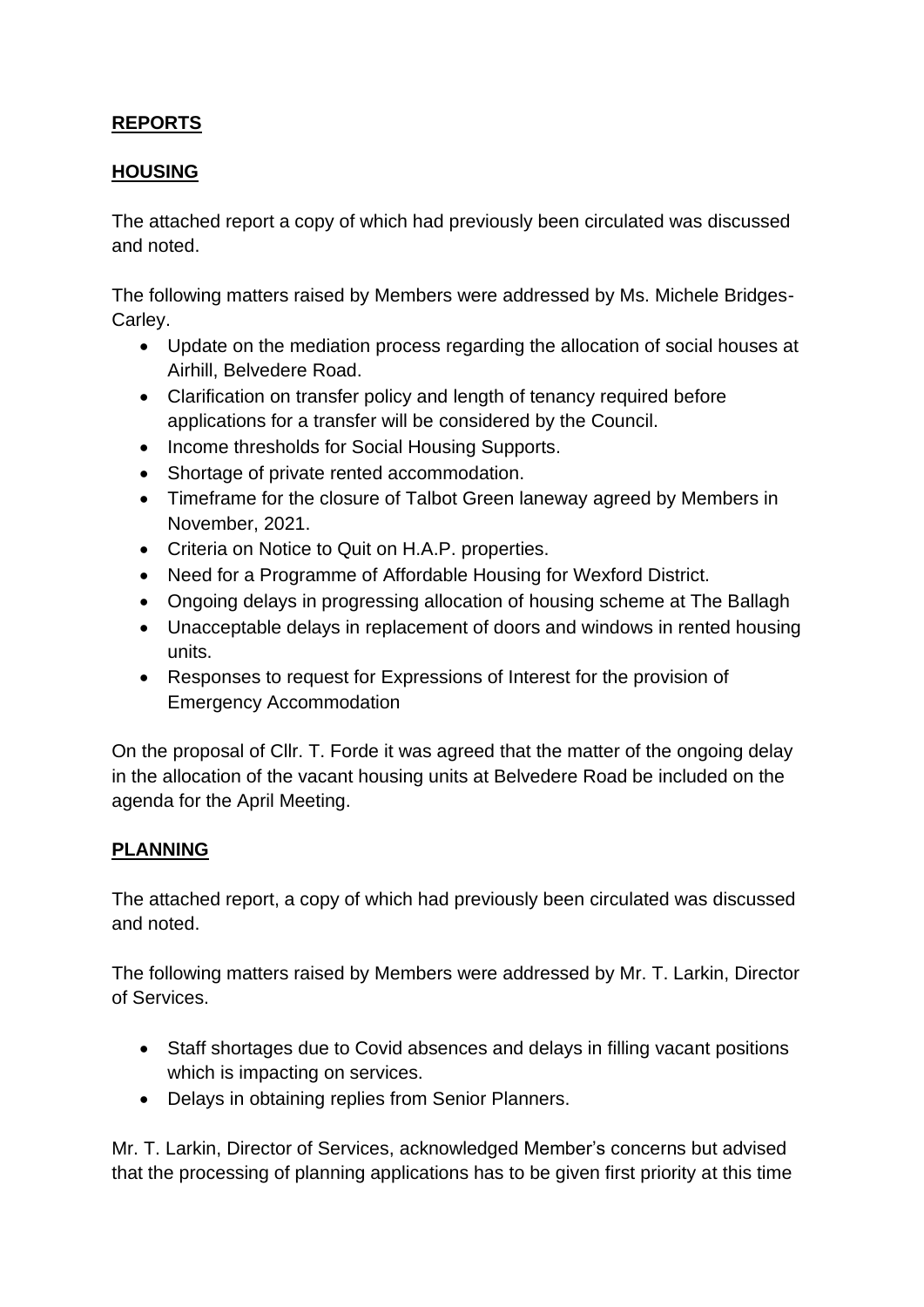to avoid planning permission going by default. Mr. Larkin confirmed that the recruitment process is progressing as quickly as possible.

## **Suspension of Standing Orders**

The time being 5.30p.m., on the proposal of Cllr. G. Lawlor seconded by Cllr. M. Bell, Members unanimously agreed to further suspend Standing Orders until 6.00p.m. to allow for the remaining business on the agenda to be concluded.

Cllr. J. Hegarty gave his apologies and departed the meeting.

## **DISTRICT ENGINEER**

The attached report, a copy of which had previously been circulated, was discussed and noted.

The following matters raised by Members, were addressed by Mr. S. Kavanagh, Senior Executive Engineer.

- Public Lighting Outage at Clonard Road and Summerhill areas for 2 weeks
- Additional public lighting at Mulgannon
- Timeframe for the Bullring/Cornmarket Regeneration Programme.
- Update on progress for the Outdoor Performance Pavilion on the quay front.
- Confirmation that new pathway at Whitemill includes cycle path
- Update on Active Travel Projects.
- Boil Water Notice in Wexford Town
- Removal of bollards at Mulgannon Hill
- Need for a survey at junction of Tesco and Distillery Road to identify safety solutions
- Safety Audit on overhanging trees at Summerhill
- Update on energising a number of pedestrian crossings.
- Installation of ramps at Ashfield Drive.
- Works required on cycle path at Loreto to access shared surface.
- Outdoor Dining area at Cornmarket.

In reply to Members concerns in relation to the outdoor dining area at Cornmarket, Ms. A. Laffan, District Manager, confirmed that a Section 254 planning licence was granted in 2021 for a 3 year period and that drawings were submitted as part of the application process.

On the recommendation of Mr. T. Larkin, Director of Services, Members unanimously agreed to go into Committee to allow for further discussion on the matter of the Section 254 licence. Mr. Larkin advised members of the process and confirmed that legal advice is to be sought in relation to the structure now in situ.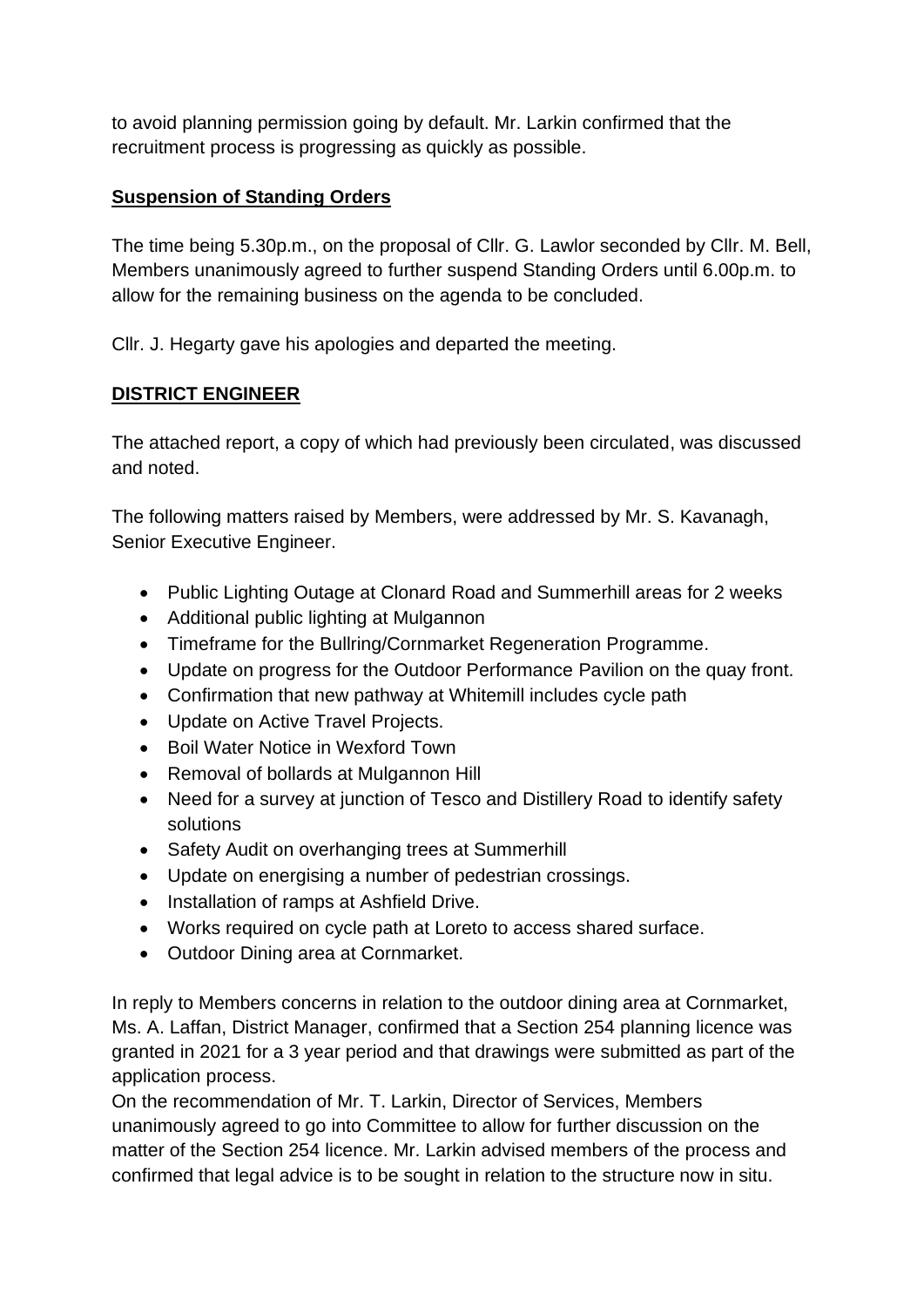## **ENVIRONMENT**

The attached report, a copy of which had previously been circulated was discussed and noted.

Mr. H. Maguire confirmed the number of reported of illegal dumping cases was down by 40%, compared to same period last year, which is an encouraging trend.

National Spring Clean Week is ongoing with many community groups taking part which is positive and to be welcomed.

Mr. Maguire advised that the Beach Bye Laws will be presented to the next Council meeting with quite a few submissions received during the public consultation period. It is hoped to have the Draft Bye Laws adopted for implementation over the coming season.

### **COMMUNITY**

The attached report, a copy of which had previously been circulated, was noted.

### **LIBRARIES, ARCHIVES & ARTS**

The attached report, a copy of which had previously been circulated, was noted.

### **FIRE SERVICES REPORT**

The attached report, a copy of which had previously been circulated, was noted.

### **MEMBERS SUPPORT SYSTEM**

The attached report, a copy of which had previously been circulated was noted.

#### **MOTIONS**

### **Provision of Public Transport Hub in Wexford Town**

The following motion was proposed by Cllr. L. Kelly and seconded by Cllr. T. Forde.

"The Members of Wexford District request the provision of public transport hub in Wexford Town. This should be a component of the Wexford Town Development Plan and should incorporate provision for School, Tourism and Public Transport Buses".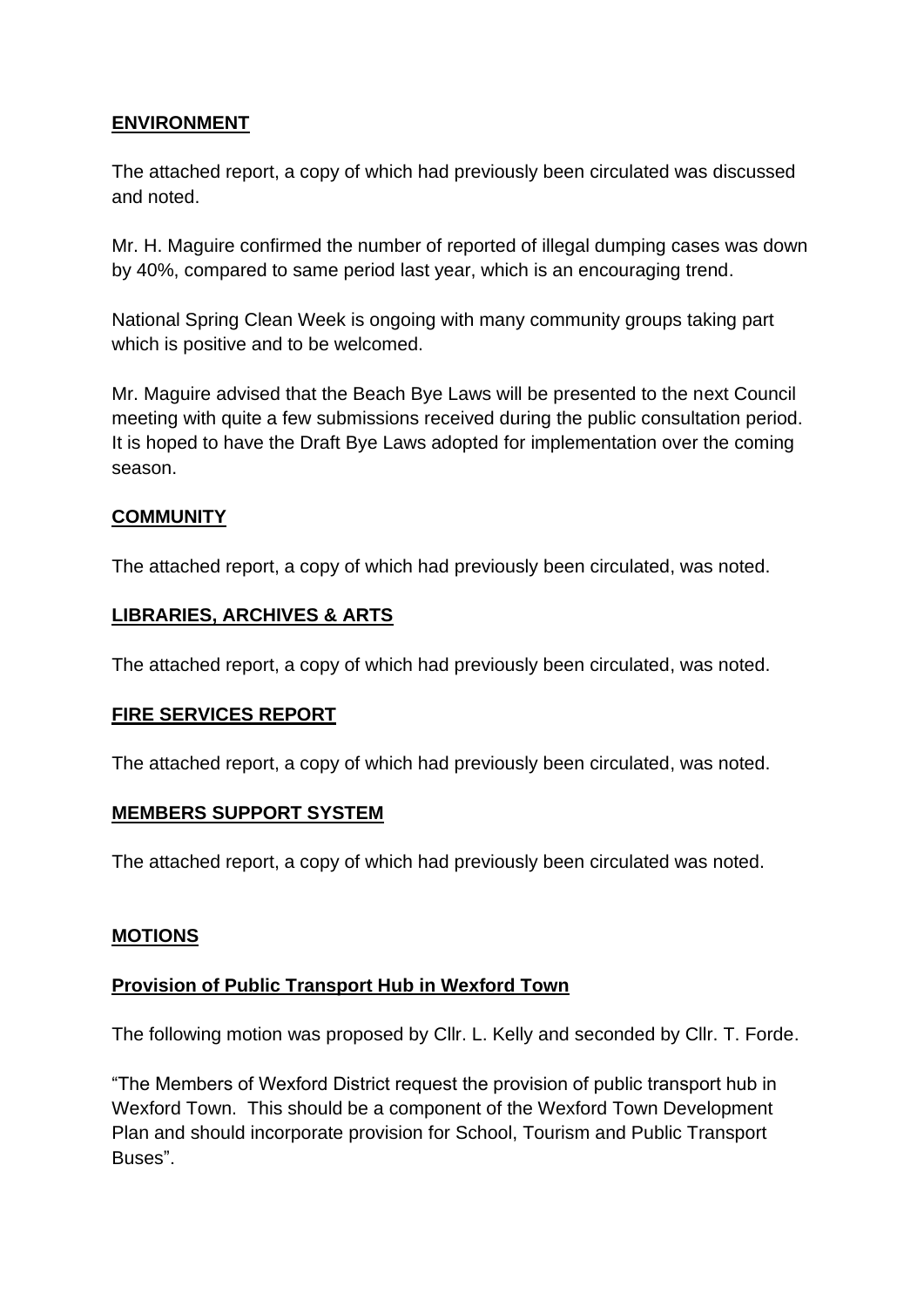Mr. T. Larkin, Director of Services, suggested a technical amendment to the wording of the motion to reference the Wexford Local Area Plan which will be reflected in the Development Plan which will come before Members in due course.

Based on Mr. Larkin's advice the following amended motion was put and unanimously adopted by Members.

"The Members of Wexford District request the provision of public transport hub in Wexford Town. This should be a component of the Wexford Local Area Plan and should incorporate provision for School, Tourism and Public Transport Buses".

### **Exemption from Parking Charges for Health Care Assistants.**

The following motion was proposed by Cllr. G. Lawlor seconded by Cllr. M. Bell:

"Wexford Borough District moves that all health care assistant workers, be they employed by the H.S.E. or private operators, be exempt from parking charges while in course of their duties attending client's homes".

Following discussion on the motion and concerns raised by Mr. T. Larkin, Director of Service, on the complexities around the operation of such a scheme, a vote was taken which resulted as follows:

**In Favour:** Cllr. G. Lawlor, Cllr. M. Bell, Cllr. T. Forde (3)

**Abstained:** Cllr. G. Laffan, Cllr. L. Kelly (2) (pending decision of the SPC).

The motion was therefore declared carried.

Mr. T. Larkin, Director of Service, advised Members that it will be noted that the Members would wish for such an exemption to be introduced, but such a change in policy will be referred to the Roads & Transportation S.P.C., the Director of Service with responsibility for Roads and Transportation and the Roads Department for consideration and decision.

## **Exemption from Parking Charges – Employees of Wexford Fire Services.**

The following motion was proposed by Cllr. T. Forde, seconded by Cllr. G. Lawlor.

"I ask that employees of Wexford's Fire Service be exempt from parking charges in the Wexford District and that we request other Districts in the county to follow suit. "

Mr. T. Larkin, Director of Services, questioned the rationale behind the motion and expressed concerns at one branch of Council employees being singled out over